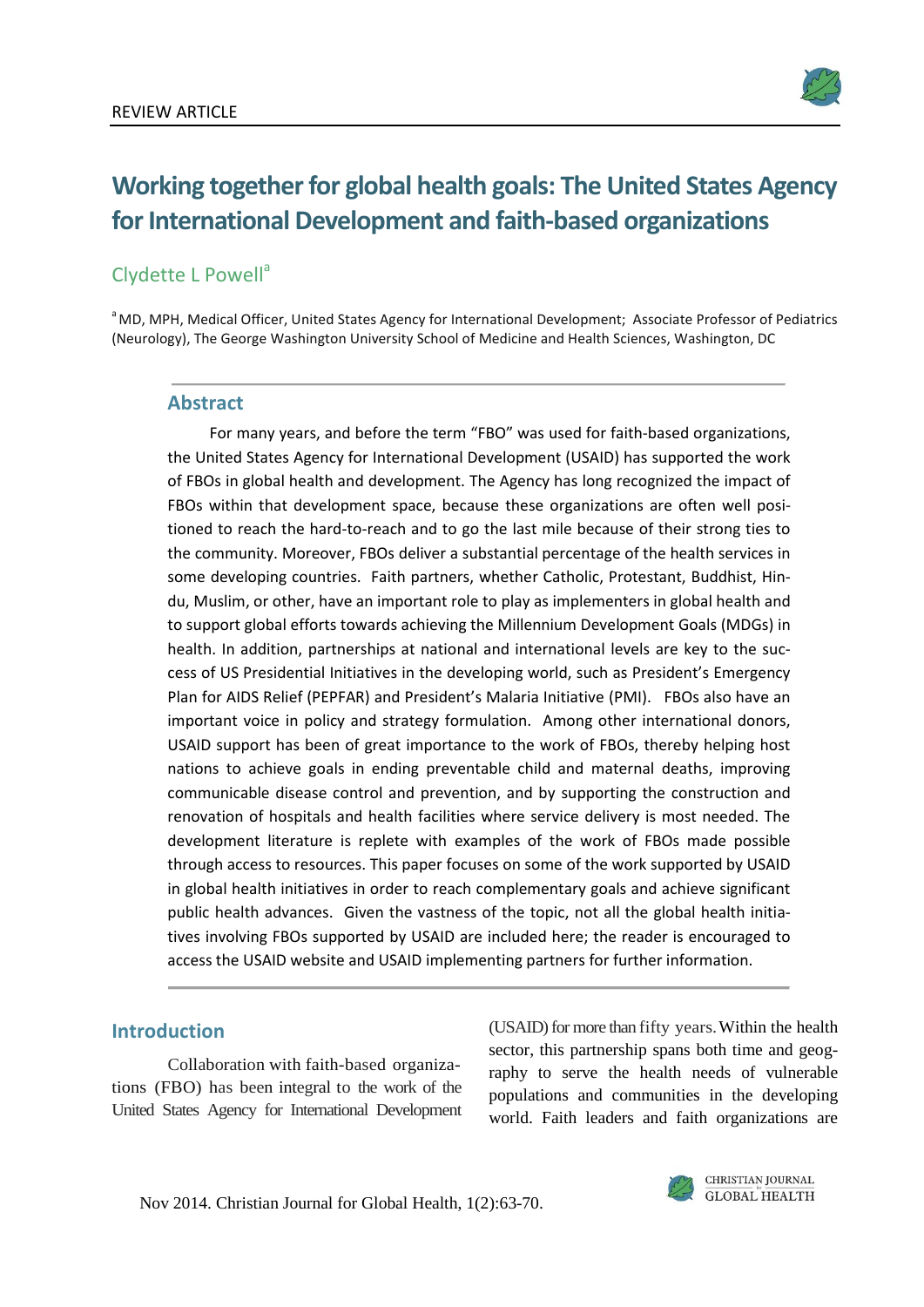closely linked with the communities they serve culturally, spiritually, and physically. They often represent and are composed of trusted individuals whose lives, beliefs, and cultural values are aligned with their beneficiaries. They know intimately the networks – both formal and informal – as well as the opinion leaders, the history, the behaviors, and the practices which have strengthened or weakened the communities they seek to serve. They are often rich in experience and knowledge, but may be lacking in sufficient resources to do their work. They are mobile and adept but may not be able to wield the necessary influence for change at the upper echelons of a ministry of health, which can be far removed from the details of community life and common people's struggles. Therefore, the partnership of a large donor with FBOs as implementers can be a significant advantage to mutual goals and objectives. The development literature is replete with examples of the work of FBOs made possible through access to resources. This paper focuses on some of the work supported by USAID in global health initiatives in order to reach complementary goals and achieve significant public health advances. Given the vastness of the topic, not all the global health initiatives involving FBOs supported by USAID are included here; the reader is encouraged to access the USAID website and USAID implementing partners for further information.<sup>1</sup>

#### **USAID's Overall Approach to FBOs**

In the selection of its partners, USAID neither discriminates for or against organizations based on their faith-based character or affiliation.<sup>2</sup> However, USAID regularly partners and works with FBOs and religious leaders, and those partnerships are, in fact, key to the Agency's work.<sup>3</sup> Many such organizations are among USAID's largest implementing partners.<sup>4</sup>

In 2002, to coordinate outreach to, and engagement with, the broad range of faith and community organizations and to ensure a level playing field for these organizations, the Center

for Faith Based and Community Initiatives (CFBCI) at USAID was established by a Presidential Executive Order.<sup>5,6</sup> As with the Bureau for Global Health (BGH), the CFBCI supports engagement with the faith-based community through published evidence and case examples, and mutual learning among USAID's bureaus and field missions. Under USAID Forward, an Agencywide initiative for better management and business practices, the CFBCI opened up new ways to partner with faith-based organizations on the ground, including innovative business models headed by business leaders who are faithaffiliated.<sup>7</sup>

Even before the establishment of CFBCI, Christian Connections for International Health (CCIH) had engaged in development dialog with USAID. Over the years, CCIH has represented its member organizations by raising the visibility and voice of FBOs working in global health, thereby reflecting the unique quality that faith can bring to addressing development challenges.<sup>8</sup>.

## **USAID's global health engagement with FBOs**

USAID's engagement in global health with FBOs takes many forms. The Agency aims to make progress towards the Millennium Development Goals (MDG) 4 and 5, to save children's lives and to improve the health and welfare of mothers and families. It works to mitigate the impact of malaria and of HIV/AIDS on families, orphans, and vulnerable children. It helps to support the reconstruction and rehabilitation of schools and hospitals abroad, thereby improving access and quality of health services to remote or marginalized populations. USAID also has less structured interaction, for example with US churches, as well as the music/arts community.  $9,10$ 

#### **Child survival**

.

Since 1985, the Child Survival and Health Grants Program (CSHGP) has evolved to address the major strategic needs of USAID, national

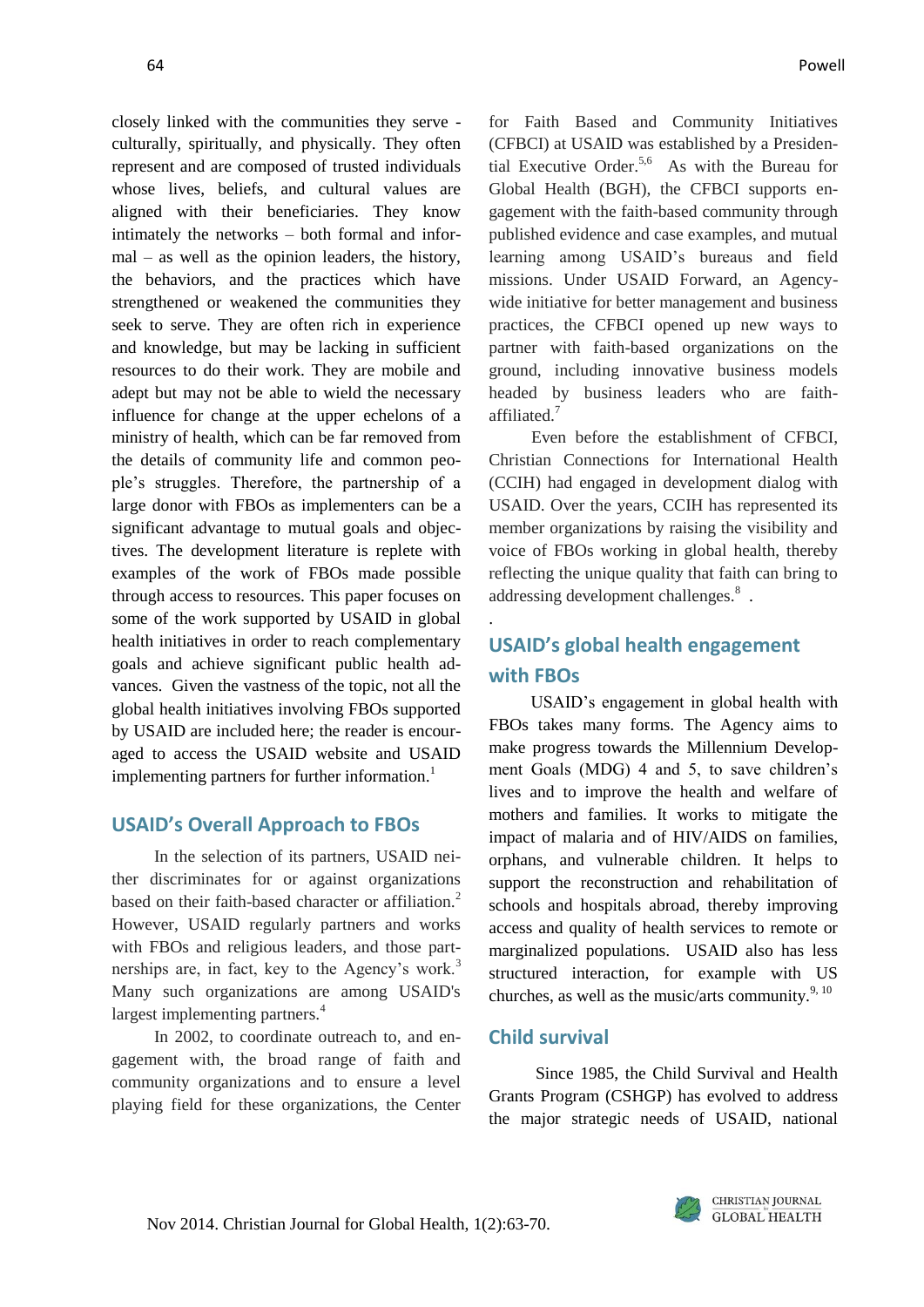governments, and vulnerable communities. Of the 457 projects supported through the CSHGP since 1985, approximately 30% have been awarded to FBOs and have strengthened their technical capacity and leadership role in global health. $^{11}$ 

In June 2012, USAID hosted the Child Survival Call to Action with the governments of Ethiopia, India, and the US, in conjunction with UNICEF. Leading up to that summit, the White House Office of Faith Based and Neighborhood Partnerships, along with USAID's BGH and CFBCI, organized a conference call with over 150 faith leaders on USAID's efforts on child survival and urged their support for this work. In October 2013, USAID co-sponsored an all-day meeting with over 500 FBOs and leaders to launch the lifesaving pledge, "Ten Promises to Our Children".<sup>12</sup> More than 290 faith leaders and 90 FBOs from over 50 countries signed the pledge – a pledge that will reach more than 260 million people.

### **Women's health**

USAID's Office of Population and Reproductive Health (PRH) within the Bureau for Global Health has a long history of support for and collaboration with Catholic, Protestant, and Muslim FBOs to expand family planning (FP) options to underserved populations. One such example is USAID's support to Georgetown University's Institute for Reproductive Health (IRH) through the Fertility Awareness-based Methods (FAM) Project.<sup>13, 14</sup> Fertility awarenessbased methods are favored by some FBOs promoting natural FP (NFP). $^{15}$  In the Democratic Republic of Congo,  $^{16}$  Honduras,  $^{17}$  and India,  $^{18}$  collaboration has led to NFP acceptance and promotion by religious leaders.<sup>19</sup> In 2011 USAID began collaborating with the Organization of Islamic Conferences (OIC) to promote advocacy, training, and community services in maternal and child health (MCH), as well as to revise national MCH strategies, e.g., in Bangladesh and Mali. $^{20, 21}$ 

#### **HIV/AIDS**

Created under the U.S. President's Emergency Plan for AIDS Relief (PEPFAR), and launched in 2005, the New Partners Initiative (NPI) was PEPFAR's signature effort to help new and diverse partners build their capacity to fight HIV/AIDS at the local level in PEPFAR focus countries.<sup>22</sup> Through NPI, USAID supported 14 FBOs and more than 60 sub-grantees to provide services to orphans and vulnerable children (OVCs) in eight countries. $^{23}$ 

In Cambodia, USAID funding to the Khmer HIV/AIDS NGO Alliance facilitates some FBOs to implement the HIV Home and Community Based Care as part of its response to HIV/AIDS in Cambodia. Within this Alliance, The Salvation Centre Cambodia, $^{24}$  Buddhism for Development, $^{25}$ and Buddhism for Social Development Action<sup>26</sup> work with teams of Buddhist monks, nun trainers, and field volunteers to implement HIV/AIDS prevention and care activities, improve living conditions of people living with HIV/AIDS and OVCs, and reduce HIV transmission, deaths, and discrimination.

In Zambia, the STEPS OVC Project provides standardized and sustainable HIV prevention, care, and support services, through seven FBOs.<sup>27, 28</sup> In Namibia, the Church Alliance for Orphans (CAFO) mobilizes community-based responses to the needs of OVC as part of the PEPFAR Partnership Framework.<sup>29</sup>

#### **Malaria control and prevention**

Partnerships at national and international levels are key to the success of the President's Malaria Initiative **(**PMI). PMI's investments are strategically targeted to support each focus country's malaria control strategy and plan and coordinate with many international, national, and local partners, including FBOs working in underserved, rural areas where malaria is a major public health problem and where formal health services may be limited. $30$  By the end of 2013, PMI had supported

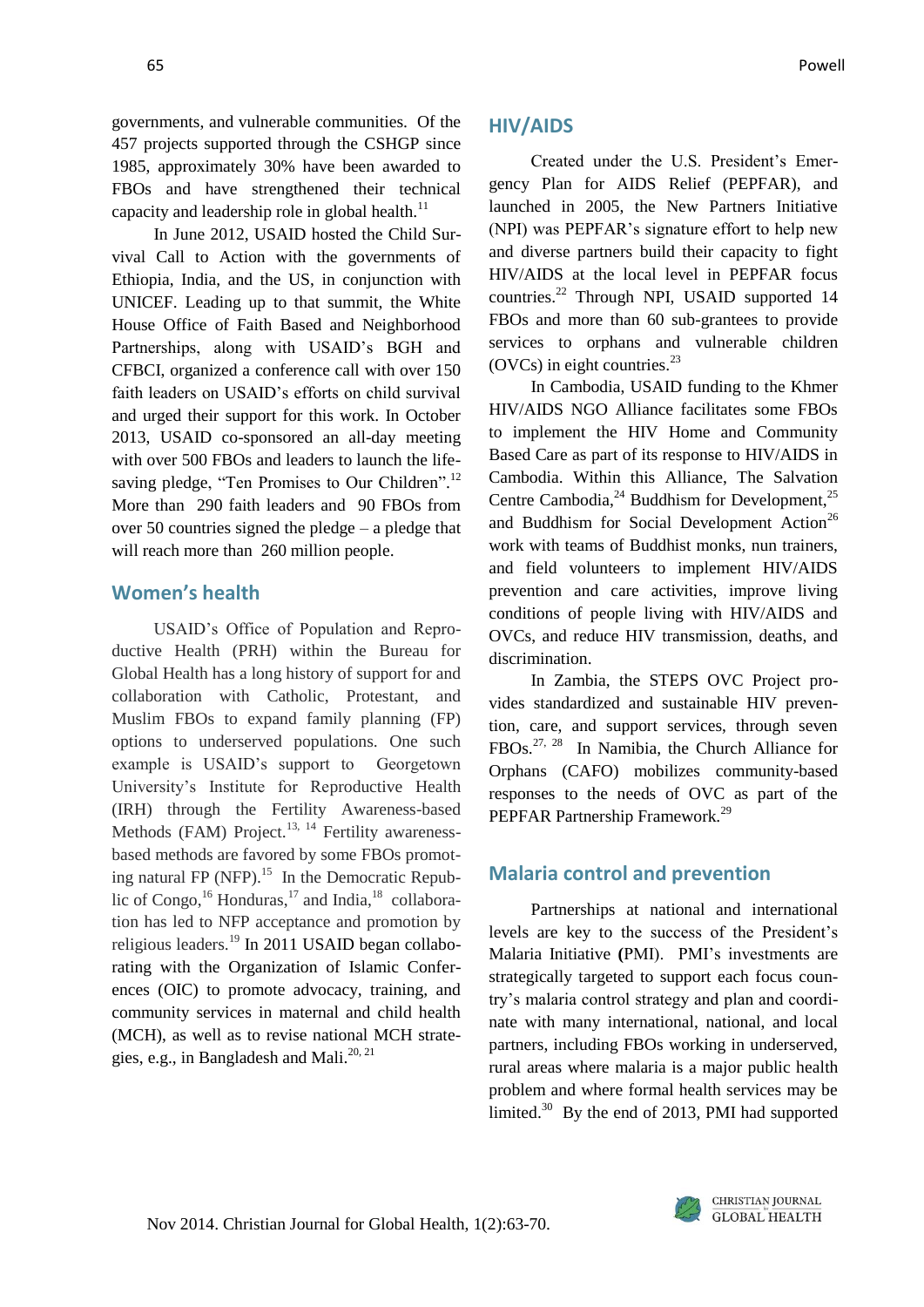malaria activities through more than 200 local and international nonprofit organizations in all PMI focus countries, approximately one-third of which are FBOs. Some country examples include social and behavioral changes in Mozambique, $31$  rapid diagnostic testing in Madagascar,  $32$  extensive insecticide-treated nets (ITN) distribution campaigns in Ghana, $33$  collaboration with Koranic schoolmasters in Senegal, $34$  and a National Voucher Scheme in Tanzania<sup>35</sup>

#### **Pharmaceutical Systems**

Formed in 1981, the Ecumenical Pharmaceutical Network (EPN) is a faith-based organization in Africa that supports its constituency with equitable and compassionate quality pharmaceutical services. EPN has a constituency of more than 80 Anglophone and Francophone members from over 30 countries. USAID's technical support to EPN has strengthened the procurement function of its member Drug Supply Organizations, promoted good governance and operations efficiency, and helped to contain antimicrobial resistance. In addition, EPN is a resource partner on the USAIDfunded Systems for Improved Access to Pharmaceuticals and Services program and serves as a liaison to USAID field missions in developing countries.<sup>36</sup>

### **Health Facility Construction and Renovation**

USAID's American Schools and Hospitals Abroad (ASHA) program provides assistance to secondary schools, universities, libraries, and medical centers outside the US that serve as study and demonstration centers for American ideas and practices. ASHA awards support construction, renovation, and the procurement of scientific, medical, and educational equipment. Since ASHA's inception in 1947, USAID has assisted more than 250 institutions in over 70 countries and currently manages a worldwide portfolio of over 100 awards. Many of the partners ASHA works

with are faith-based, since missionaries established numerous hospitals and schools in the nascent years of American foreign aid. Prime examples include the Christian Medical College and Hospital, in Vellore, India and CURE International's network in Ethiopia, Afghanistan, Zambia, Uganda and the Philippines.  $37, 38$ 

#### **Conclusion**

For many years, and before the term "FBO" was defined, USAID has supported the work of FBOs in global health and development. The Agency has long recognized the impact that FBOs have within that development space, because these organizations are often well positioned to reach the hard-to-reach and to go the last mile because of their strong ties to the community. Moreover, FBOs deliver a substantial percentage of the health services in some developing countries. Faith partners, whether Catholic, Protestant, Buddhist, Hindu, Muslim, or other, have an important role to play as implementers in global health and to support global efforts towards achieving MDGs in health. In addition, partnerships at national and international levels are key to the success of US Presidential Initiatives in the developing world, such as PEPFAR and PMI. FBOs also have an important voice in policy and strategy formulation. Among other international donors, USAID support has been of great importance to the work of FBOs, thereby helping host nations to achieve goals in ending preventable child and maternal deaths, improving communicable diseases control and prevention, and supporting the construction and renovation of hospitals and health facilities where service delivery is most needed.

#### **References and Endnotes**

1. <http://www.usaid.gov/what-we-do/global-health>

2. USAID also does not track funding in this way. The laws governing its work do not permit USAID to

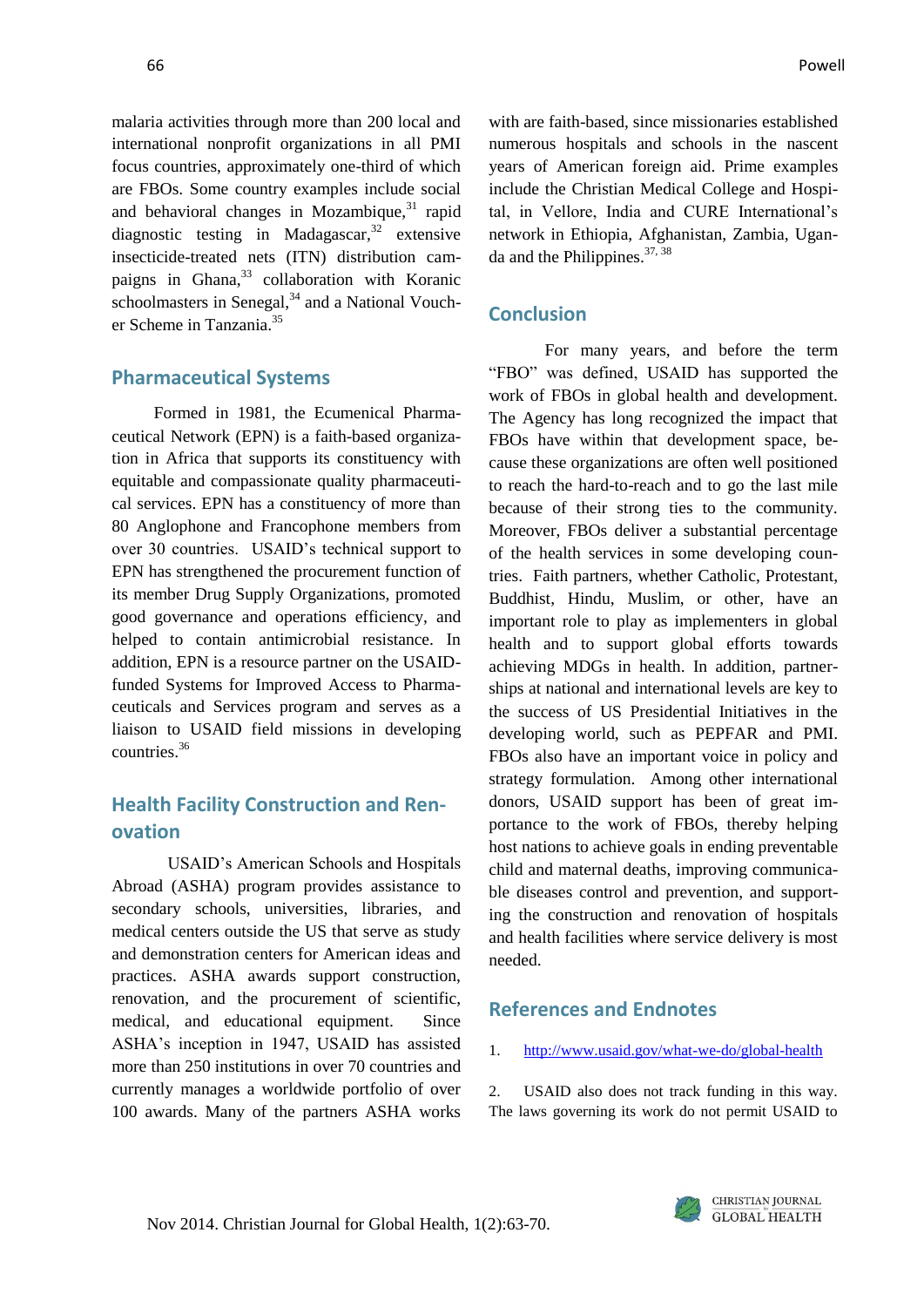track data on whether an organization is "faith-based", as such organizations are exempt from reporting that fact during the registration process.

#### 3. [http://www.usaid.gov/work-usaid/partnership](http://www.usaid.gov/work-usaid/partnership-opportunities/faith-based-community-organizations/faith-based-organizations)[opportunities/faith-based-community](http://www.usaid.gov/work-usaid/partnership-opportunities/faith-based-community-organizations/faith-based-organizations)[organizations/faith-based-organizations](http://www.usaid.gov/work-usaid/partnership-opportunities/faith-based-community-organizations/faith-based-organizations)

4. Catholic Relief Services (CRS) and World Vision are among USAID's top 20 implementing partners, receiving hundreds of millions of dollars per annum. In addition, over a third of the American Schools and Hospital Abroad grantees for the past few years have been faith-based or faith-inspired organizations.

5. Current priorities of the CFBCI include key US Government (USG) and USAID initiatives, such as child survival and maternal health, counter-trafficking in persons, Food Aid Reform, and the Interagency Strategy for Global Faith Leader Engagement. In addition, CFBCI seeks to leverage faith and community ties to secure increased support for USAID from Congress and to support the Agency Administrator's actions on key initiatives and priorities to advance the MDGs.

6. As an independent office within the USAID Administrator's Office, CFBCI is a part of the network of 13 faith-based centers within federal departments and agencies coordinated by the White House Office of Faith-based and Neighborhood Partnerships.

7. For example, in 2012, USAID Rwanda signed grants with three civil society organizations (Caritas Rwanda, African Evangelistic Enterprise Rwanda, and FXB Rwanda), two of which are faith based. At USAID's Local Capacity Development Summit in 2012, Catholic Relief Services (CRS) shared how they work to develop capacity of local organizations. Another example is a business franchise model, represented by an integrated platform in the Democratic Republic of Congo, and designed to save lives through health care, nutrition, and clean water. With an \$800,000 grant to support development of the model and proof of concept, Asili is backed by a consortium of non-profits and businesses led by the American Refugee Committee. It will be open for business in 2014. Many of those involved are faith-affiliated business leaders.

8. In a forward thinking way, CCIH took the step of entering into the sensitive area of family planning around 2006. It received grants from the USAID's Flex Fund and worked with USAID to obtain Flex funding for other member organizations. Over the years, USAID assistant administrators and staff have been invited to speak at CCIH annual conferences, and former USAID staff have served on CCIH's Board. The Executive Director (ED) of CCIH had been a USAID Foreign Service Office for 25 years before his service at CCIH; he served as CCIH's first ED for 14 years.

9. USAID staff has been working with Saddleback Church in southern California in two areas: (1) Saddleback's development and deployment of over 6,500 community health volunteers (PEACE Servants) in Rwanda; and (2) the Saddleback Orphan Care Initiative. The Saddleback Orphan Initiative provided ongoing guidance and support to the development of the U.S. Government Plan of Action on Children in Adversity which was launched in December 2012.

10. Grammy Award winning band Jars of Clay, which also founded the NGO, Blood:Water Mission, to address needs in Africa around water and AIDS, endorsed the USG's Global Water Strategy and provided a video in support of its launch from their tour in Europe. In March of 2014, Jars members met with staff at USAID's Washington offices to discuss their efforts and hear of USAID's current work on water and AIDS. They promoted the visit to their fans via social media. Jars' Facebook following is over 500,000 individuals, and their Twitter following is close to 100,000.

11. The CSHGP's current active portfolio leverages the leadership of four FBOs in six countries through five innovative projects by Catholic Relief Services, World Renew (formerly Christian Reformed World Relief Committee), World Relief, and World Vision.

12. These focused on actions that parents and communities could do, such as making sure young children were vaccinated, that they slept under bed nets, that they received timely health services, and that children were taught to wash their hands.

13. [http://irh.org/resource-library/faith-based](http://irh.org/resource-library/faith-based-organizations-as-partners-in-family-planning-working-together-to-improve-family-well-being/)[organizations-as-partners-in-family-planning-working-](http://irh.org/resource-library/faith-based-organizations-as-partners-in-family-planning-working-together-to-improve-family-well-being/)

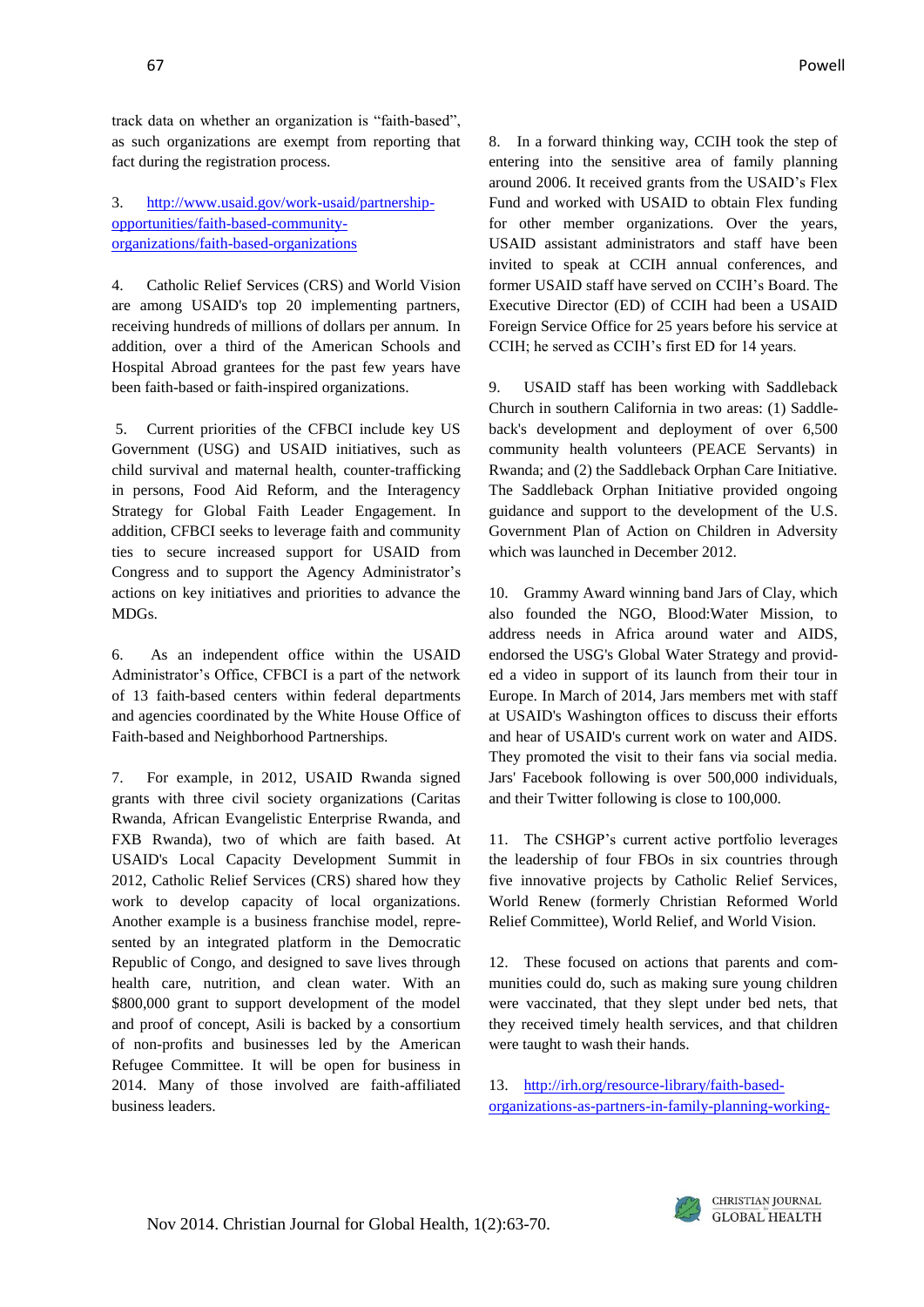[together-to-improve-family-well-being/](http://irh.org/resource-library/faith-based-organizations-as-partners-in-family-planning-working-together-to-improve-family-well-being/) from the Institute for Reproductive Health, Georgetown University, August 2011

14. [http://irh.org/projects/fam\\_project/](http://irh.org/projects/fam_project/)

15. Standard Days Method, TwoDayMethod, and Lactational Amenorrhea Method. Other FAM includes Billings Method and the Sympto-thermal method.

16. IRH's collaboration with Mamans AN'SAR, a group of Muslim women, led to endorsement of NFP by Muslim religious leaders. Similar collaborative work was done by Conduite de la Fecondite, a Catholic NGO in DRC.

17. In Honduras, a Catholic-based organization now serves as a national resource on NFP to the Ministry of Health.

18. In India, World Vision integrates NFP into their child survival and birth spacing projects. The Catholic Bishops Conference of India oversees the country's Catholic health facilities, which account for nearly onequarter of health facilities in India, serving rural, hardto-reach areas. Collaboration with IRH led to advocacy, training, and development of educational materials on NFP.

19. In similar fashion, IRH work in Kenya, Rwanda, Mali, and Timor-Leste has led to sensitization of Catholic, Protestant, and Muslim leaders with regard to NFP.

20. Collaboration between the OIC, USAID, and the Ministry of Health and Family Welfare (MOHFW) in Bangladesh led to revision of the National Maternal Health Strategy. UNICEF, WHO and USAID's MCHIP program provided the necessary financial, technical and coordination support that facilitated a national participatory and consultative process that involved more than 100 professionals from government, UN, NGOs, FBOs, and other stakeholders.

21. In Mali, a joint USAID-OIC communication initiative resulted in religious leaders' support for postpartum family planning (PPFP) and healthy timing and spacing of pregnancy. Additionally, USAID's Health Policy Project strengthened the capacity and

support of religious leaders at national and district levels for PPFP. Nearly 200 Islamic leaders were also trained on advocacy tools regarding malaria, pregnancy, and HIV/AIDS. With the support of religious leaders, women's groups and messages through local radio stations mobilized women on reproductive health issues for family well-being.

22. The NPI selected NGOs and FBOs which were capable of reaching people who needed HIV/AIDS services but who lacked the experience in working with the USG.

23. The partners served more than 200,000 OVC between 2007 and 2012 and received technical and organizational capacity-building not only to improve services, but also to provide services over the long term. Currently USAID serves over 3 million children and their families through thousands of local and international faith-based partners throughout the world.

24. SCC has helped more than 400 poor families with its services, along with 700 PLHIV and more than 2,000 OVC.

25. Buddhism for Development (BFD) has achieved significant milestones since 1992 in collaboration with their field-based monks and nuns.

26. Since 2005, Buddhism for Social Development Action (BSDA) provides integrated HIV prevention and HCBC, education and vocational training for OVC; and community and democracy development. BSDA is currently providing HIV/AIDS care, support, and counseling to over 600 PLHIV and more than 600 OVC.

27. STEPS is a three-year USAID-funded grant. By 2012, STEPS OVC scaled up quality, comprehensive care, and support to 320,000 OVC.

28. These included Catholic Relief Services, Expanded Church Response, and Salvation Army. By 2012, STEPS OVC scaled up quality, comprehensive care and support to 320,000 OVC. World Vision International was the lead partner.

29.CAFO targets OVC and their caregivers in 12 regions in Namibia. An indigenous civil society

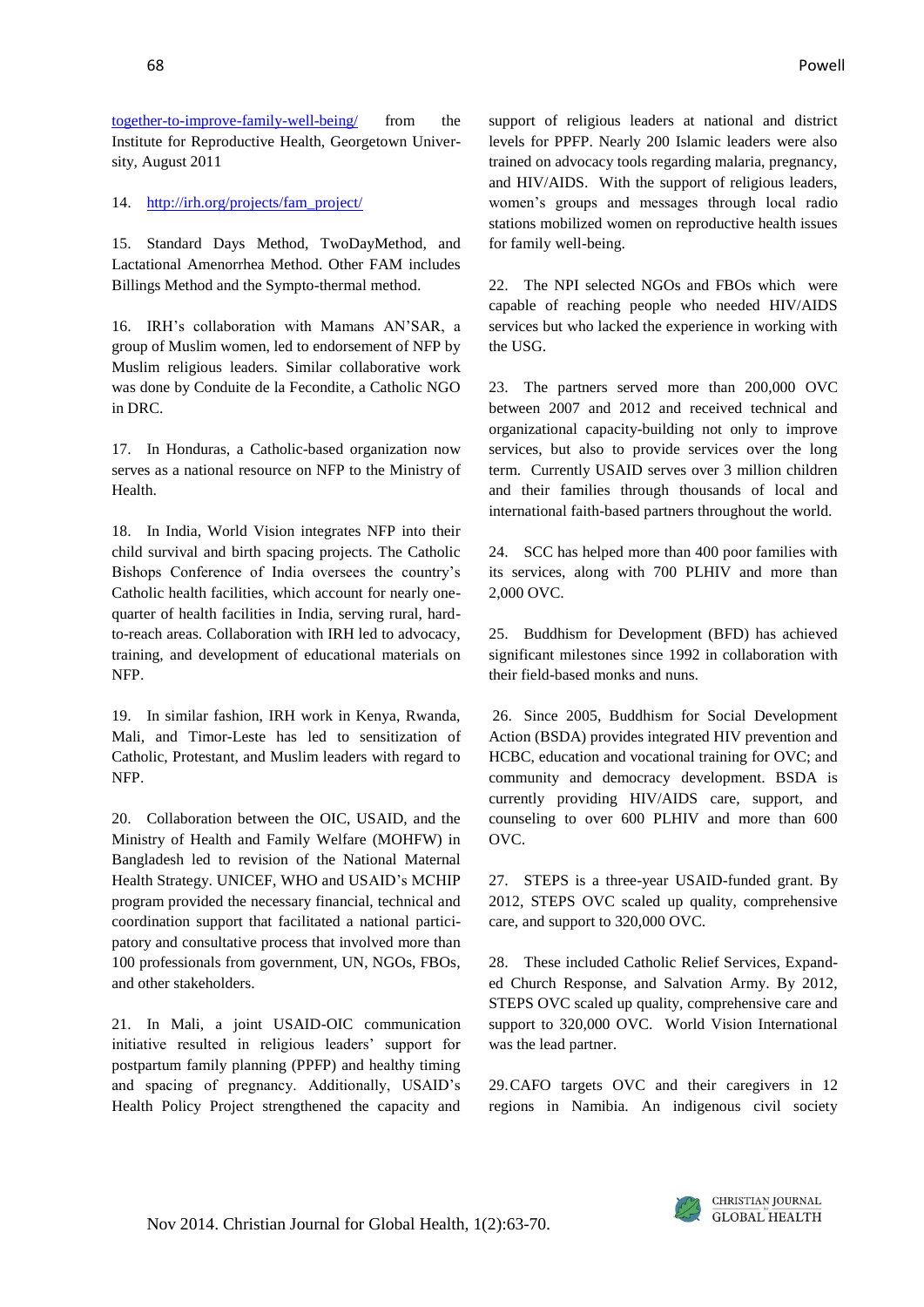organization of over 500 member congregations, and formed as an inter-denominational umbrella organization, CAFO promotes local action by church congregations and communities to mitigate the impact of HIV on children.

30. PMI support is improving community-level access to critical malaria prevention and treatment services while also building local capacity and ensuring program sustainability.

31. Starting in 2007, PMI has provided support to improve the organizational and management capacity of an interfaith network in Mozambique, the *Programa Inter-religioso Contra a Malaria* (PIRCOM). PMI's technical assistance to PIRCOM for a social behavior change and communication program ensured that in four provinces 95 % of the population received key messages on malaria prevention, diagnosis, and treatment. During FY 2012, PIRCOM trained more than 6,000 religious leaders on key malaria messages. These religious leaders in turn have reached approximately 100,000 people in 35 districts.

32. PMI supported Madagascar's NGOs and FBOs in their implementation of the National Strategic Plan for Malaria Control. Moreover, these groups introduced and expanded malaria case management, including rapid diagnostic testing and supply chain management, in health facilities operated by local NGOs and FBOs in all 22 of the country's regions. A formal agreement was established in which organizations agreed to provide rapid diagnostic tests (RDTs) free-of-charge to patients and to report cases in exchange for a supply of RDTs procured by PMI. This support occurred after Madagascar's coup d'etat in 2009.

33. In 2010, under the leadership of Ghana's National Malaria Control Program, PMI partnered with Malaria No More, Comic Relief, UNICEF, WHO, Nets for Life, the Anglican Diocesan Development and Relief Organization, and others to launch the first in a series of long-lasting insecticide-treated nets (ITN) distribution campaigns designed to reach every region in Ghana. PMI's contribution included providing more than 950,000 long-lasting ITNs, logistics support, training, technical assistance, and post-campaign evaluation. Through diligent door-to door work in 2010, some 10,000 volunteers distributed and hung more than

560,000 long-lasting ITNs to cover children under five and pregnant women. As a result, household ownership of at least one ITN increased from 28% in 2008 to 82% in 2010, ITN use among children under five years old increased from 11% to 52%, and ITN use among pregnant women increased from 7 to 39%.

34. PMI works with Koranic schoolmasters to extend community-based treatment for malaria to vulnerable populations.

35. PMI supports the distribution of ITNs through the Tanzania National Voucher Scheme in partnership with the FBO Mennonite Economic Development Associates. Sources: 6th, 7th, and 8th PMI Annual Reports, USAID

36. EPN's role also includes coordination and networking, development and provision of technical assistance on pharmaceutical policy and services, human resources capacity development, and consumer/patient education related to pharmaceutical management and medicines use.

37. Founded in 1900 by an American missionary, CMC Vellore has served more than 23 million patients, and enrolls nearly 2,000 students annually. CMC Vellore is one of best hospitals and one of the top ranked medical colleges in India. ASHA funding to Vellore helped to procure equipment to improve the hospital's efficiency and quality of care, including an electronic medical record system and a new library for the college of nursing. Over the last decade ASHA has provided CMC Vellore with more than \$2 million dollars.

38. CURE International is a network of charitable hospitals and surgical programs which deliver medical care and Christian values to children and families. Since 1998, CURE has helped more than 2 million patients, performed over 167,000 surgeries, and trained over 7,200 medical professionals in more than 30 countries. Over the last five years, ASHA has worked with CURE to procure medical equipment, build and renovate hospitals in Ethiopia, Afghanistan, Zambia, Uganda and the Philippines. Most recently, ASHA provided CURE with \$379,000 to procure commodities to support surgical services and training at Tebow CURE Hospital in Davao, Philippines.